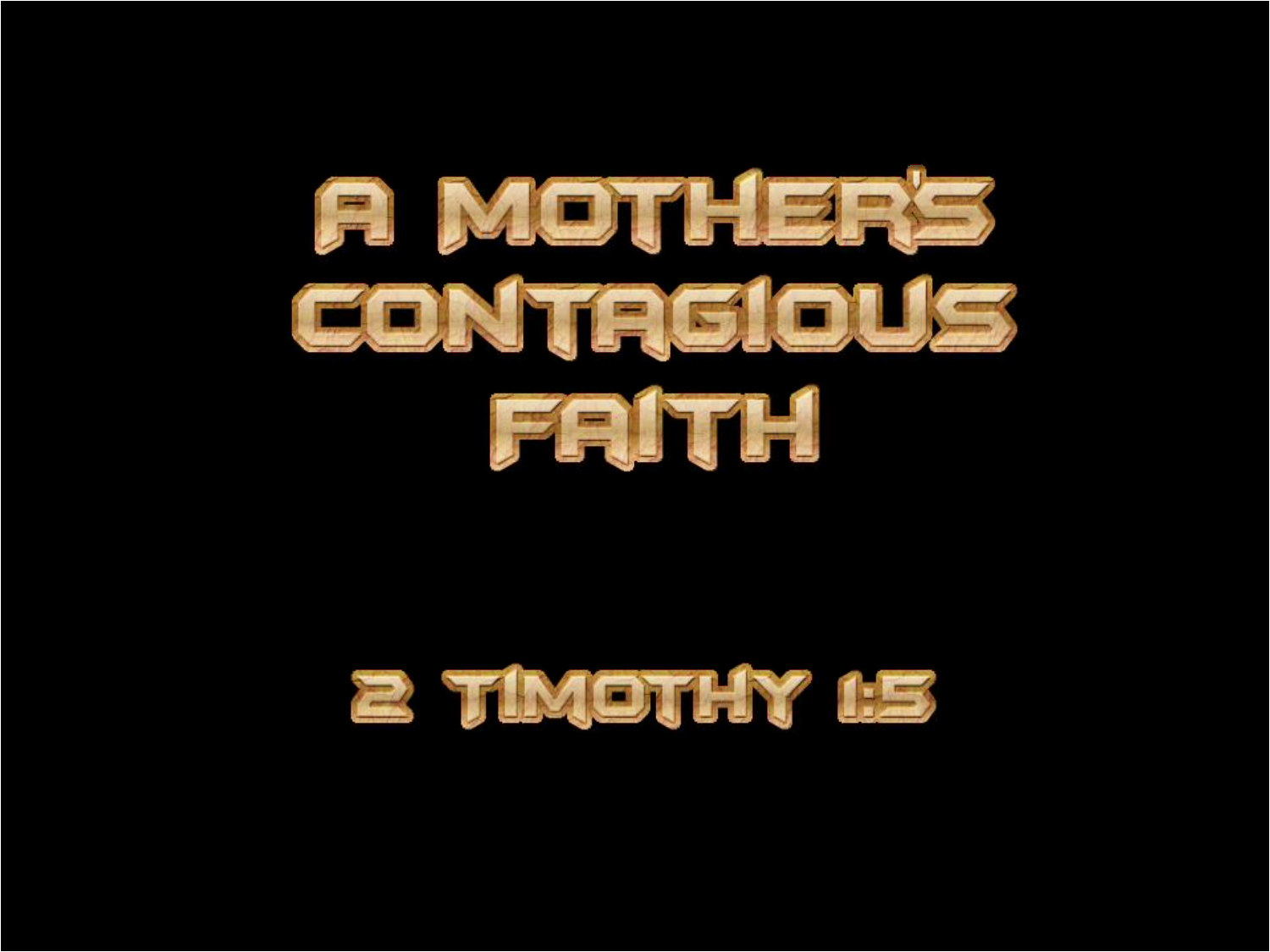## **2 Timothy 1:5**

**When I call to remembrance the unfeigned faith that is in thee, which dwelt first in thy grandmother Lois, and thy mother Eunice; and I am persuaded that in thee also.**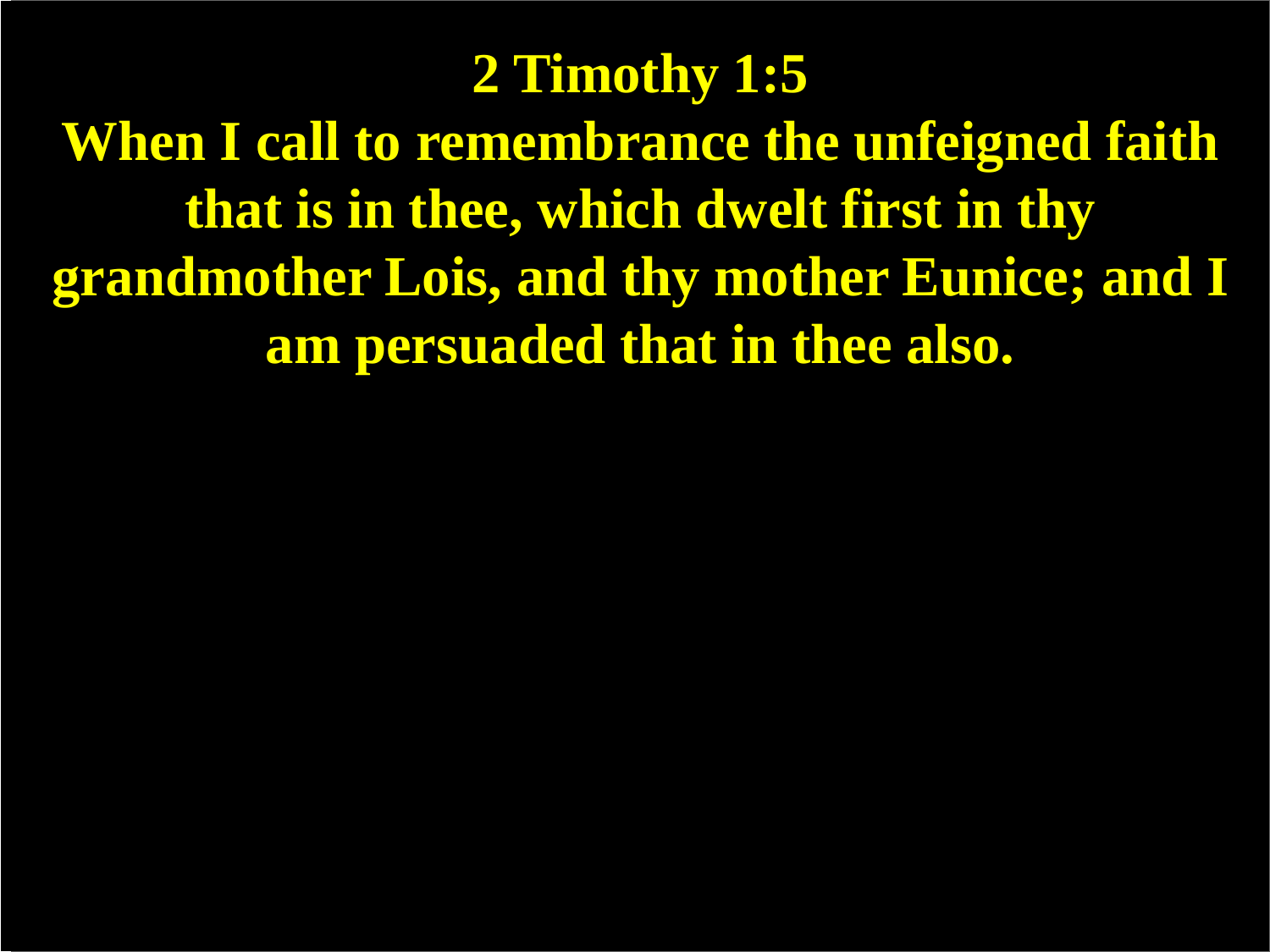# **Introduction**

#### **Faithful Mothers Start Chain Reactions Of Faith**

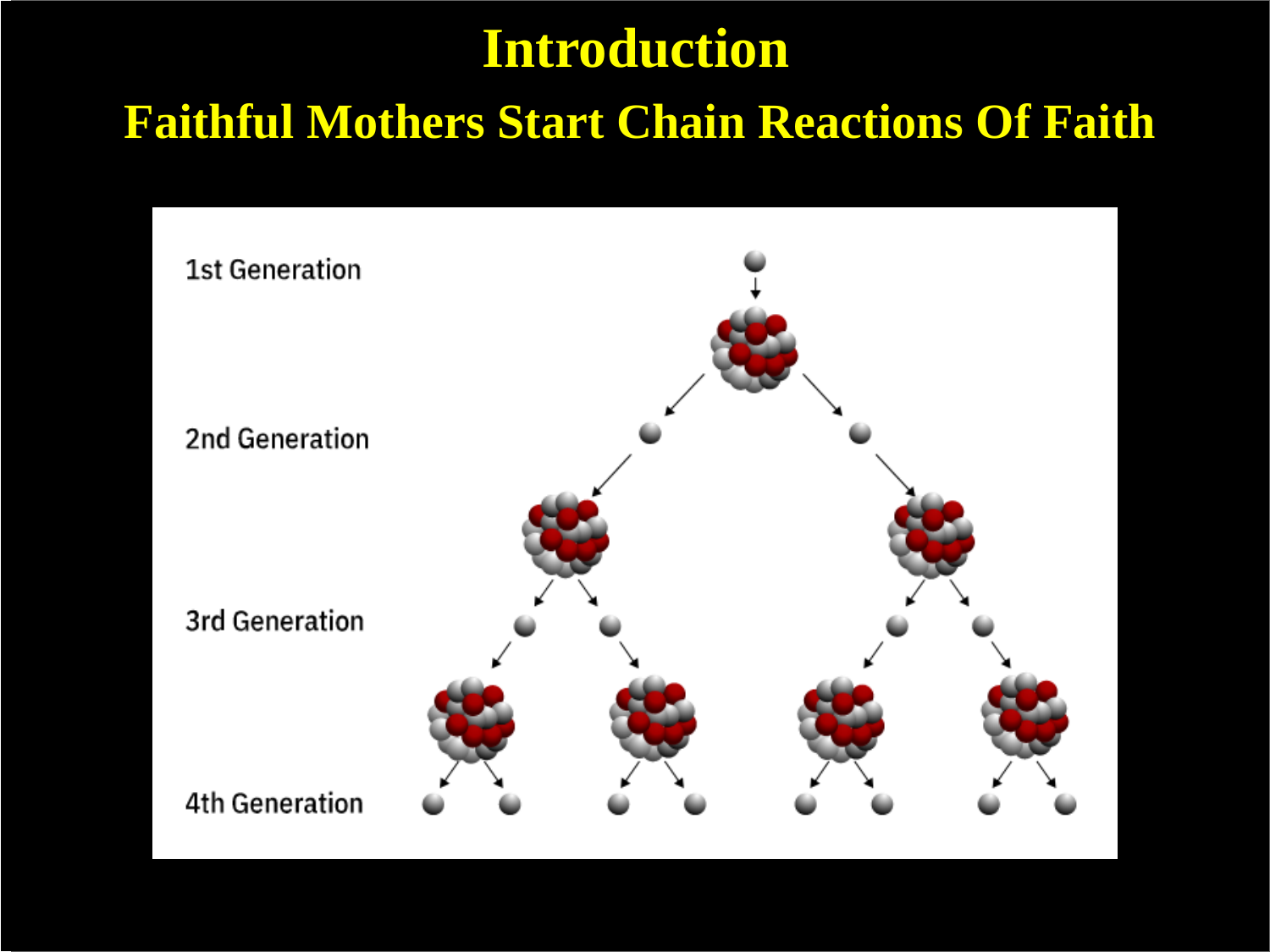**I. A Mother's Faith May Spread To Her Children**

- **A. It makes a lasting impression**
- **B. It was genuine**
- **Romans 12:8**
- **Let love be without dissimulation. Abhor that which is evil; cleave to that which is good.**
- **1 Peter 1:22**
- **Seeing ye have purified your souls in obeying the truth through the Spirit unto unfeigned love of the brethren, see that ye love one another with a pure heart fervently:**
- **C. It gave a burden for Lois to share with Eunice**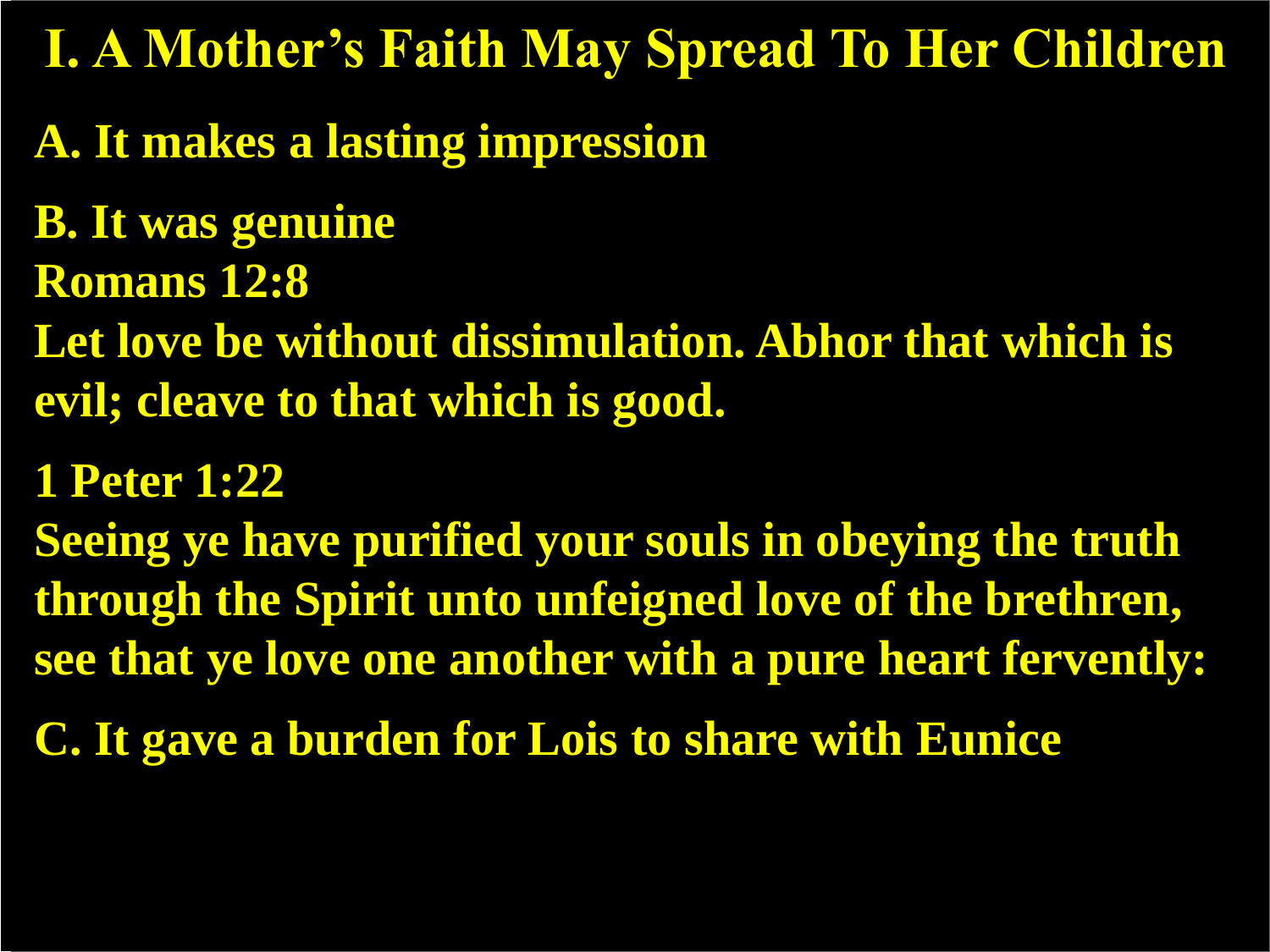# **II. A Mother's Faith May Spread To Her Grandchildren**

**A. Eunice gave birth to Timothy 1. Lois and Eunice had high hopes for him 2. Timotheus = "honoring God"**

**B. How would these two women reach young Timothy? 1. They did so by demonstrating genuine faith in their lives**

- **2. They did so by their prayers, examples, and teaching**
- **1 Corinthians 7:14**

**For the unbelieving husband is sanctified by the wife, and the unbelieving wife is sanctified by the husband: else were your children unclean; but now are they holy.**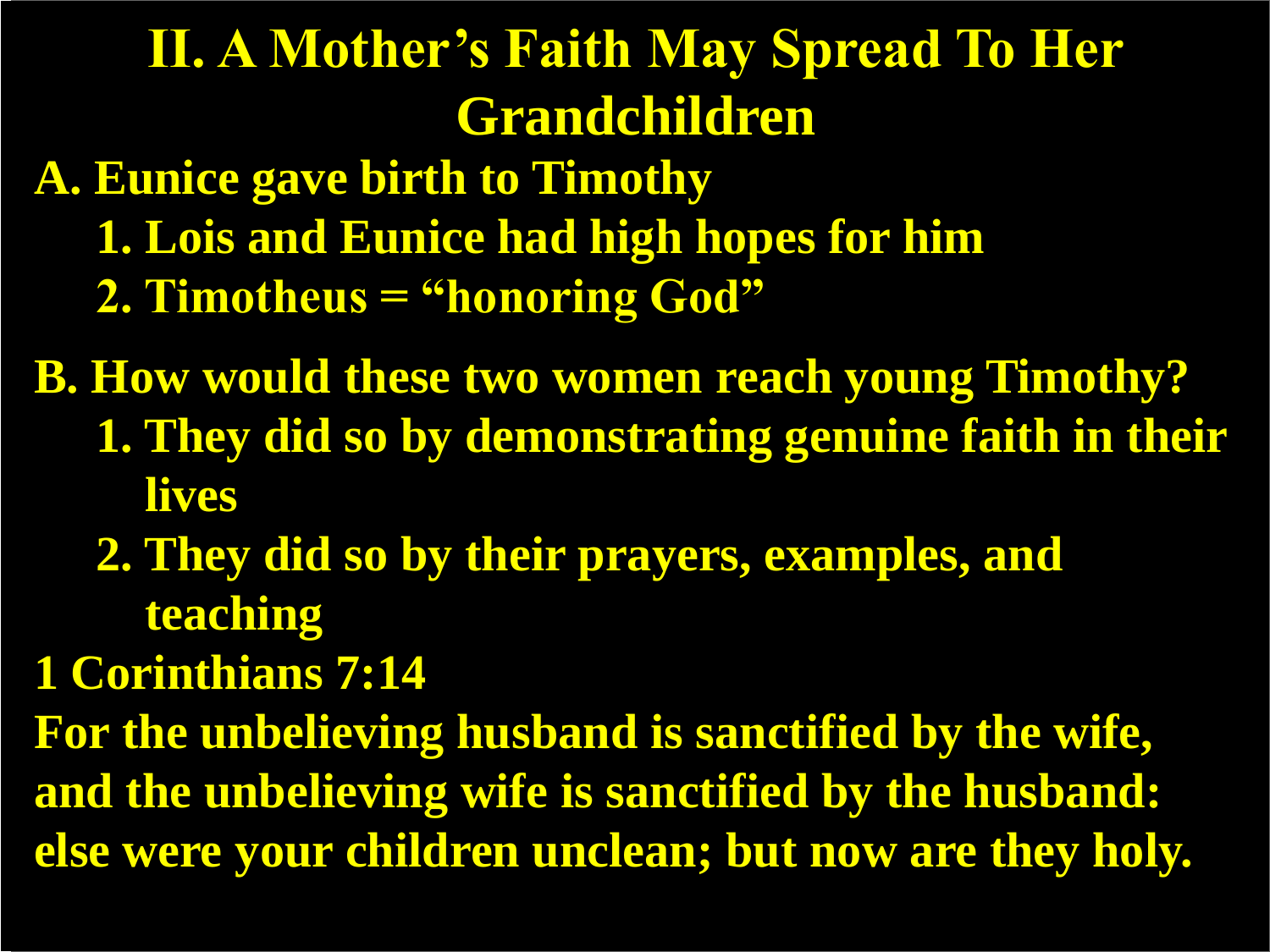# **II. A Mother's Faith May Spread To Her Grandchildren**

- **C. Paul became God's answer to their prayers by leading Timothy to faith in Jesus**
- **1 Timothy 1:2**
- **Unto Timothy, my own son in the faith: Grace, mercy, and peace, from God our Father and Jesus Christ our Lord.**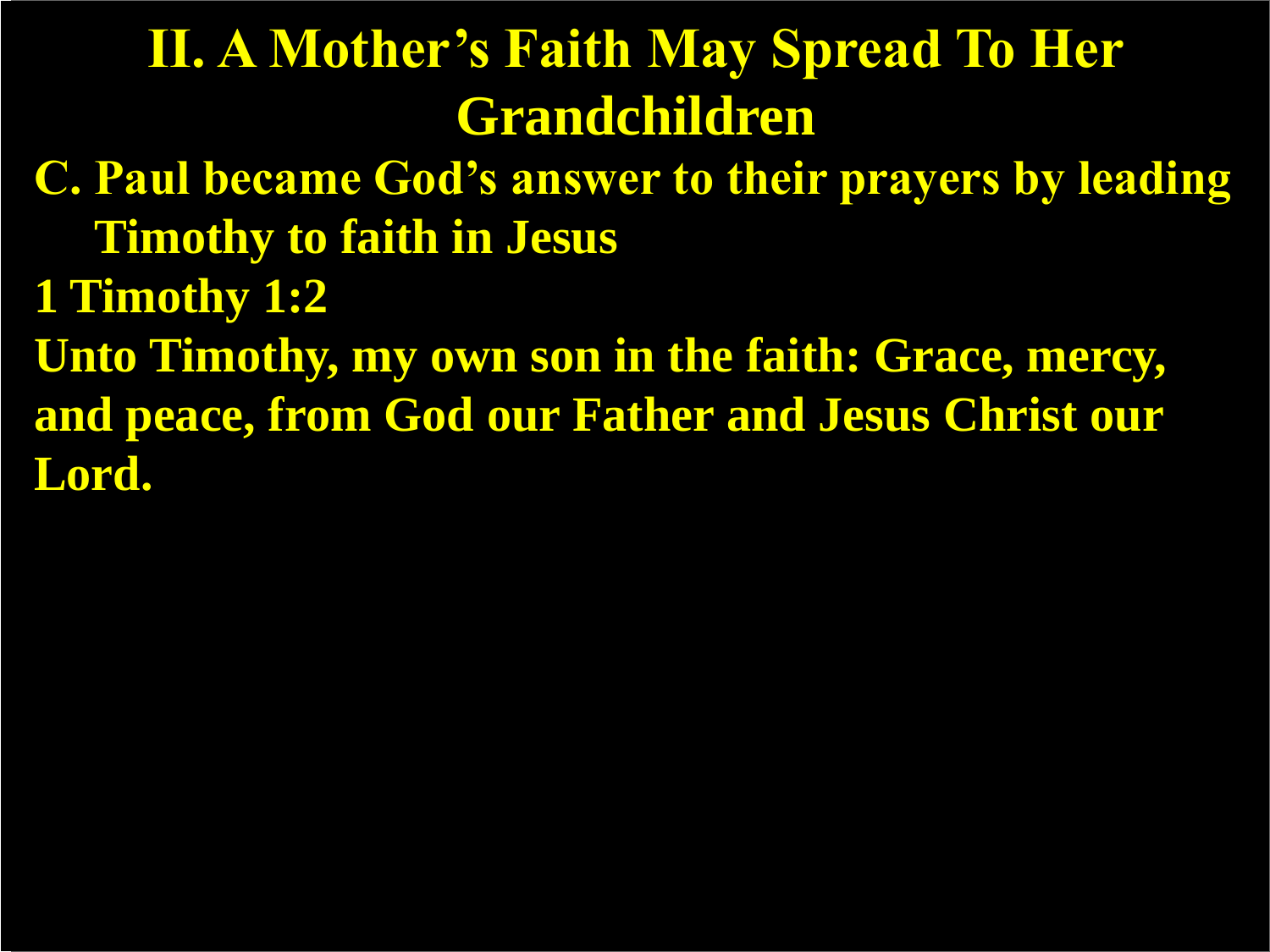# **III. A Mother's Faith May Spread To Future Generations**

- **A. Timothy became Paul's companion in ministry Romans 16:21**
- **Timotheus my workfellow, and Lucius, and Jason, and Sosipater, my kinsmen, salute you.**
- **B. Paul's letters to Timothy still spread the faith 2 Timothy 4:2**
- **Preach the word; be instant in season, out of season; reprove, rebuke, exhort with all long suffering and doctrine.**
- **C. Through Timothy's life, Lois and Eunice are still spreading the faith today**